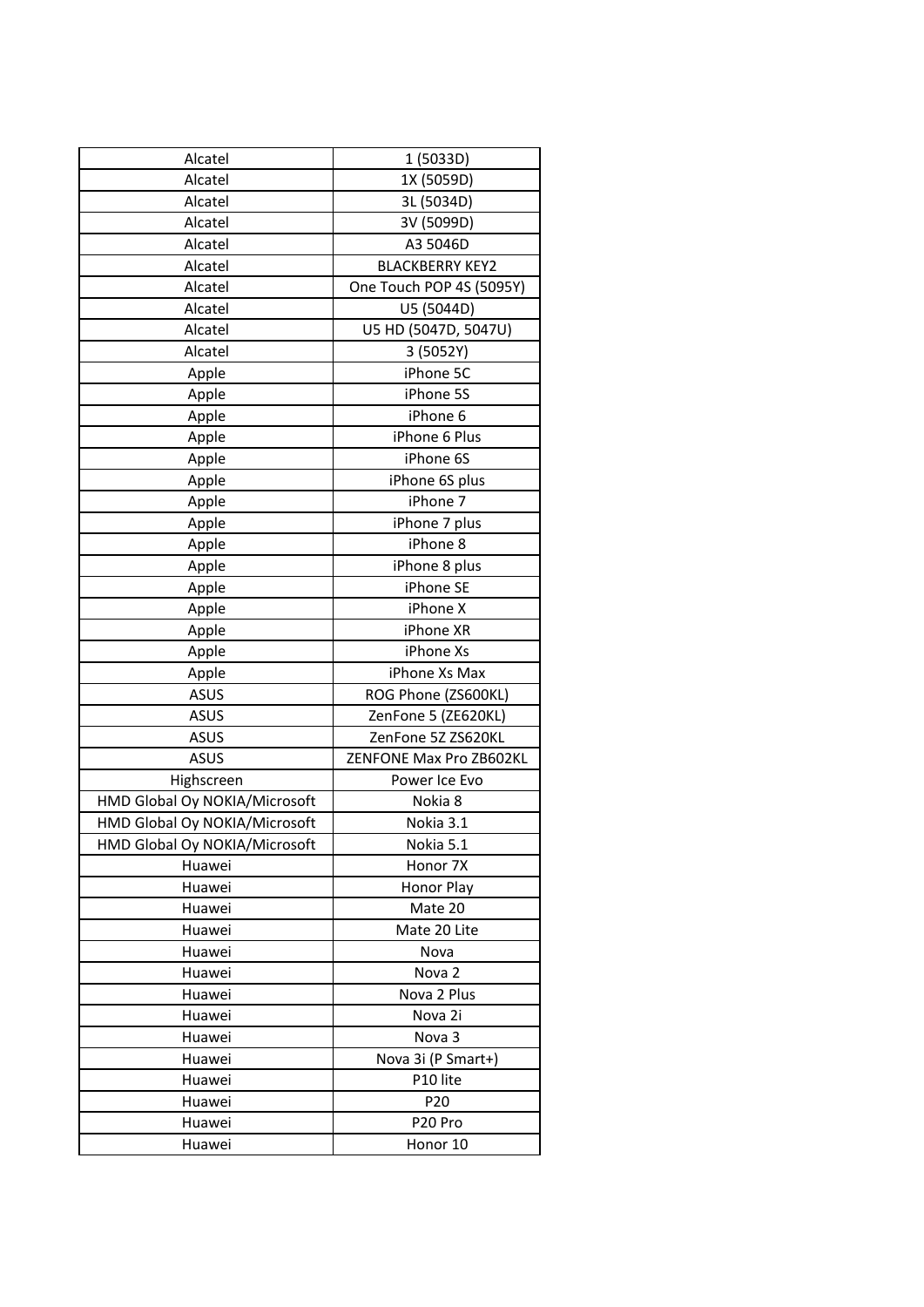| Huawei   | Honor 8 Lite          |
|----------|-----------------------|
| Huawei   | Mate 20 Pro           |
| Huawei   | P20 Lite              |
| Huawei   | Honor view 10         |
| Huawei   | Honor view 20         |
| Huawei   | P Smart               |
| Huawei   | Honor 8X              |
| Huawei   | Honor 10 lite         |
| Huawei   | Honor 9 lite          |
| Huawei   | Honor 8C              |
| LG       | G6                    |
| LG       | G7 ThinQ              |
| LG       | Q7                    |
| LG       | V30                   |
| LG       | X Venture             |
| LG       | G7 Fit                |
| LG       | K11                   |
| Micromax | Q454                  |
| Philips  | Xenium X818           |
| Samsung  | Galaxy A3 2016        |
| Samsung  | Galaxy A3 2017        |
| Samsung  | Galaxy A5 2016        |
| Samsung  | Galaxy A5 2017        |
| Samsung  | Galaxy A6 2018        |
| Samsung  | Galaxy A6 Plus        |
| Samsung  | Galaxy A7 2016        |
| Samsung  | Galaxy A7 2017        |
| Samsung  | Galaxy A7 2018        |
| Samsung  | Galaxy A8 2018        |
| Samsung  | Galaxy A8 Plus 2018   |
| Samsung  | Galaxy A9 2018        |
| Samsung  | Galaxy J2 2018        |
| Samsung  | Galaxy J2 Prime       |
| Samsung  | Galaxy J3 2017        |
| Samsung  | <b>Galaxy J4 2018</b> |
| Samsung  | Galaxy J4 Plus        |
| Samsung  | <b>Galaxy J5 2016</b> |
| Samsung  | Galaxy J5 2017        |
| Samsung  | Galaxy J5 Prime       |
| Samsung  | <b>Galaxy J6 2018</b> |
| Samsung  | <b>Galaxy J7 2016</b> |
| Samsung  | <b>Galaxy J7 2017</b> |
| Samsung  | Galaxy J7 LTE         |
| Samsung  | Galaxy J7 Neo         |
| Samsung  | <b>Galaxy J8 2018</b> |
| Samsung  | Galaxy Note 8         |
| Samsung  | Galaxy Note 9         |